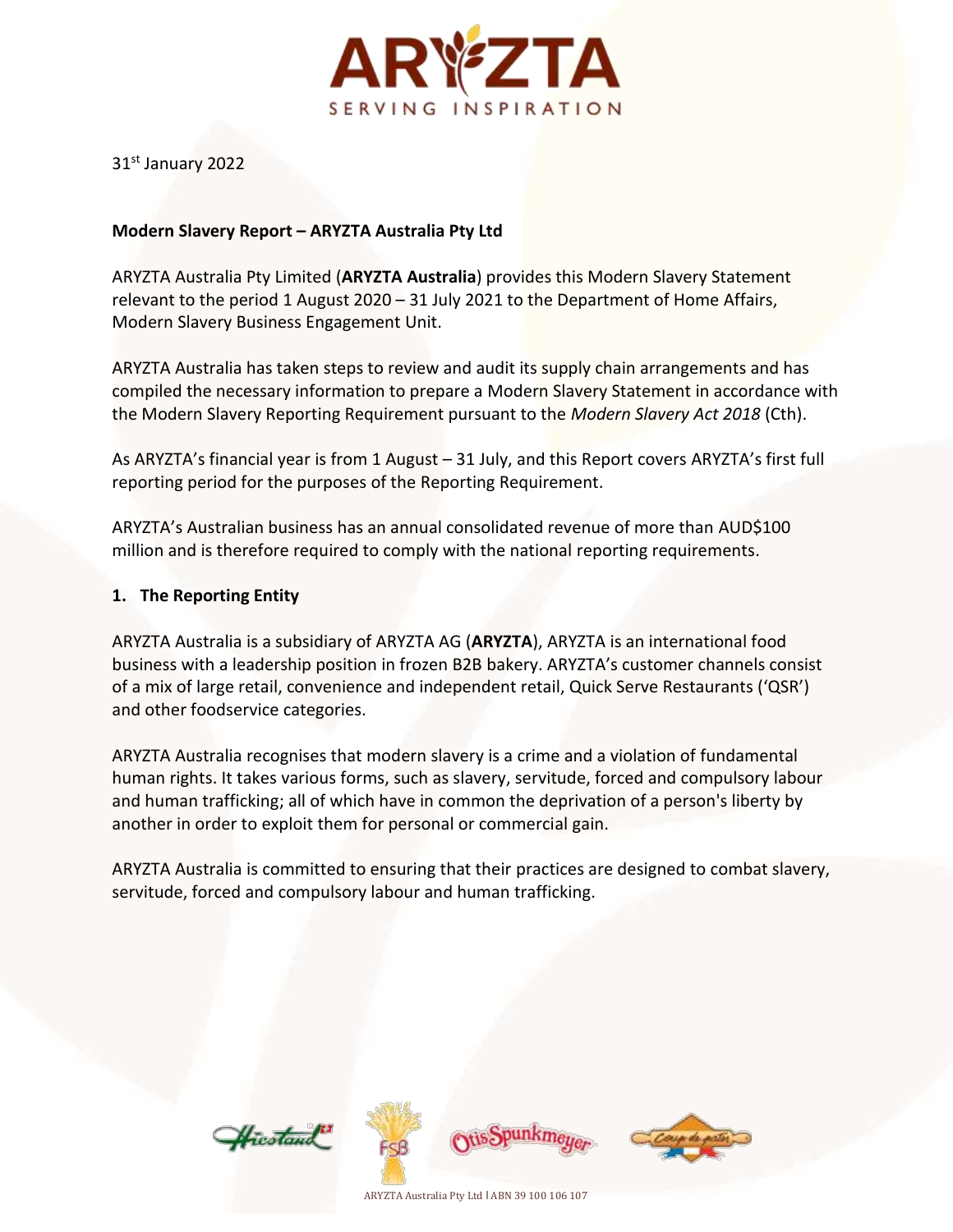

# **2. ARYZTA Australia's Structure, Operations and Supply Chains**

ARYZTA Australia's registered office is at: 5A L1 62 Hume Highway, Chullora, NSW and is wholly owned by ARYZTA, which is a public listed company. ARYZTA is listed in both Switzerland and Ireland Stock Exchanges.

## ARYZTA Asia Pacific Middle East & Africa (APMEA)

In APMEA, ARYZTA operates eight bakeries across five countries, with an extensive sales and distribution network that spans across twenty countries within the region. ARYZTA's innovative and customizable food portfolio includes croissants, danishes, breads, artisan breads, cookies, donuts, pastries, cakes, muffins, buns, pizza, flatbreads, patisserie and many more. ARYZTA also offers a comprehensive Food Solution Service, supporting the sector with equipment and service options to satisfy all bakery needs.

## ARYZTA Australia

ARYZTA Australia supplies to all the major quick serve restaurants, Hotel/Restaurant/Café (HORECA) and retail channels. ARYZTA has 500 employees in Australia, split across three bakeries (NSW & VIC) and two distribution centres (SA & QLD).

ARYZTA Australia both makes products in Australia using both Australian ingredients and imported ingredients and also imports finished products from Europe and America.

ARYZTA Australia's supply chain consists of relationships with external businesses for the sourcing of raw materials as well as the suppliers of services to ARYZTA Australia. As part of their commitment to combating modern slavery and human trafficking, their supplier approval process and due diligence incorporates a review of the controls undertaken by the supplier. The level of management control required in respect of these sources will be continually monitored.

Whilst the majority of ARYZTA Australia's suppliers are based in Australia, the business does have suppliers based in other countries.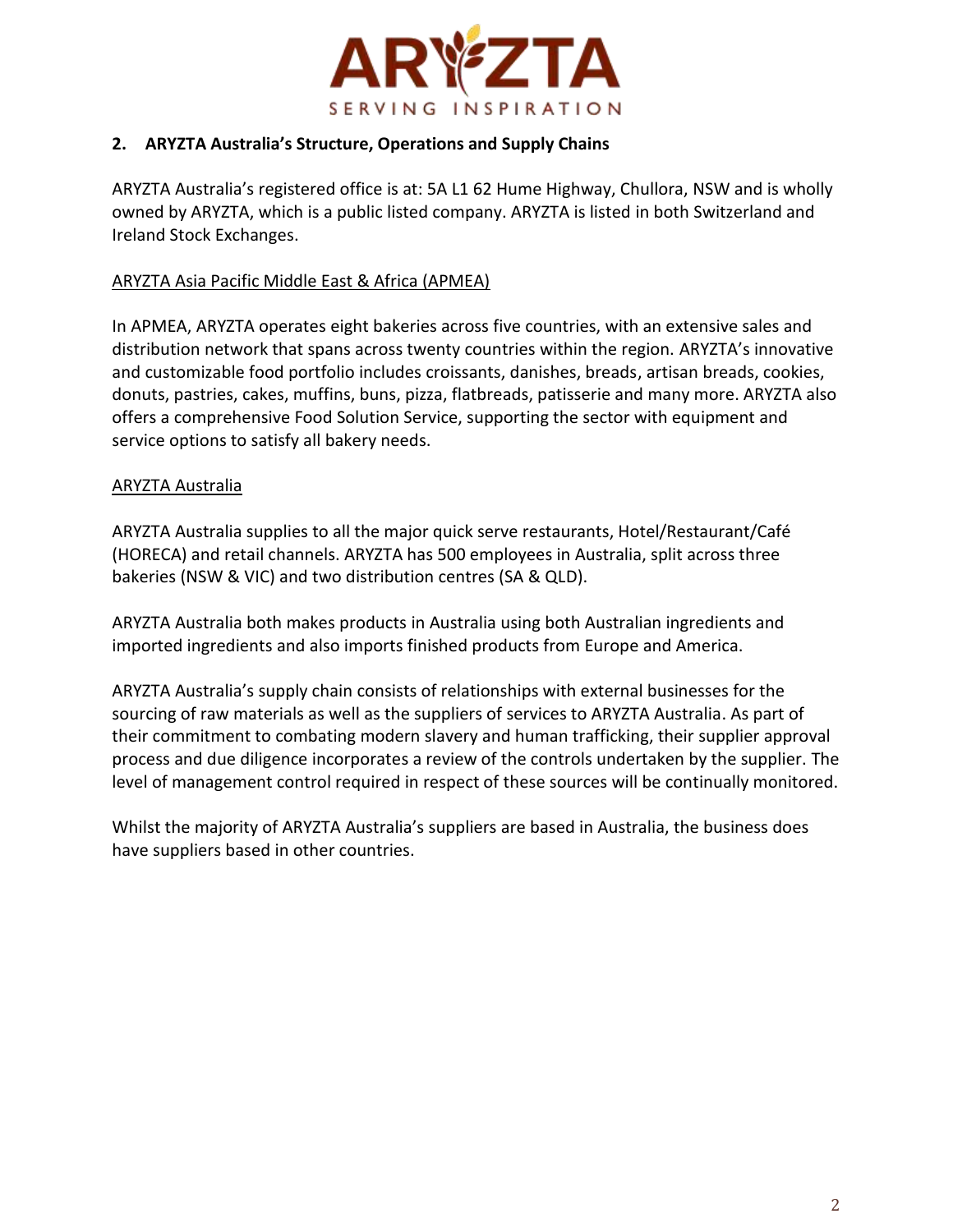

## **3. Risks of Modern Slavery Practices in Operations and Supply Chains**

Through a detailed review of companies in ARYZTA Australia's supply chain to identify where its suppliers in turn source ingredients, products and other materials from, ARYZTA has identified that suppliers source products from a wide range of countries across the world, including:

| <b>Asia Pacific</b> | <b>Europe</b> | <b>Americas</b> |
|---------------------|---------------|-----------------|
| China               | Ireland       | <b>USA</b>      |
| India               | UK.           | Canada          |
| Pakistan            | Belgium       | Mexico          |
| Philippines         | France        | <b>Brazil</b>   |
| <b>Thailand</b>     | Hungary       |                 |
| Sri Lanka           | Serbia        |                 |
| Vietnam             | Poland        |                 |
| Indonesia           | Germany       |                 |
| New Zealand         | Denmark       |                 |
| Australia           | Netherlands   |                 |
| Singapore           | Italy         |                 |
| Malaysia            | Spain         |                 |
| South Korea         |               |                 |

Whilst the majority of ARYZTA's Australia's ingredients and other materials necessary to its production and packaging processes are sourced from Australia (i.e. flours, sugar, starches, fruit, dairy, confectionary, plastics and wrapping), ARYZTA Australia has identified that some of its suppliers source products from countries reported to have a significant prevalence of modern slavery by international organisations and NGOs.

In this respect, ARYZTA Australia has identified that there are products sourced through its supply chain from a small number of countries (identified in the table above in red) that are generally considered to be high risk for modern slavery, indentured servitude and/or forced child labour practices<sup>1</sup>.

In terms of industries identified as having a high prevalence of modern slavery practices that ARYZTA Australia may have exposure to in its supply chain, ARYZTA Australia is aware that the cocoa production industry in sub-Saharan Africa has been identified as a high risk industry. ARYZTA Australia's suppliers of cocoa-based products for production do not source cocoa from any African countries.

 $\overline{\phantom{a}}$ 

<sup>&</sup>lt;sup>1</sup> See for example *Global Slavery Index* (2018)<https://www.globalslaveryindex.org/> and Verisk Maplecroft *Modern Slavery Index* (2016)<https://www.maplecroft.com/insights/analysis/modern-slavery-index-2016/>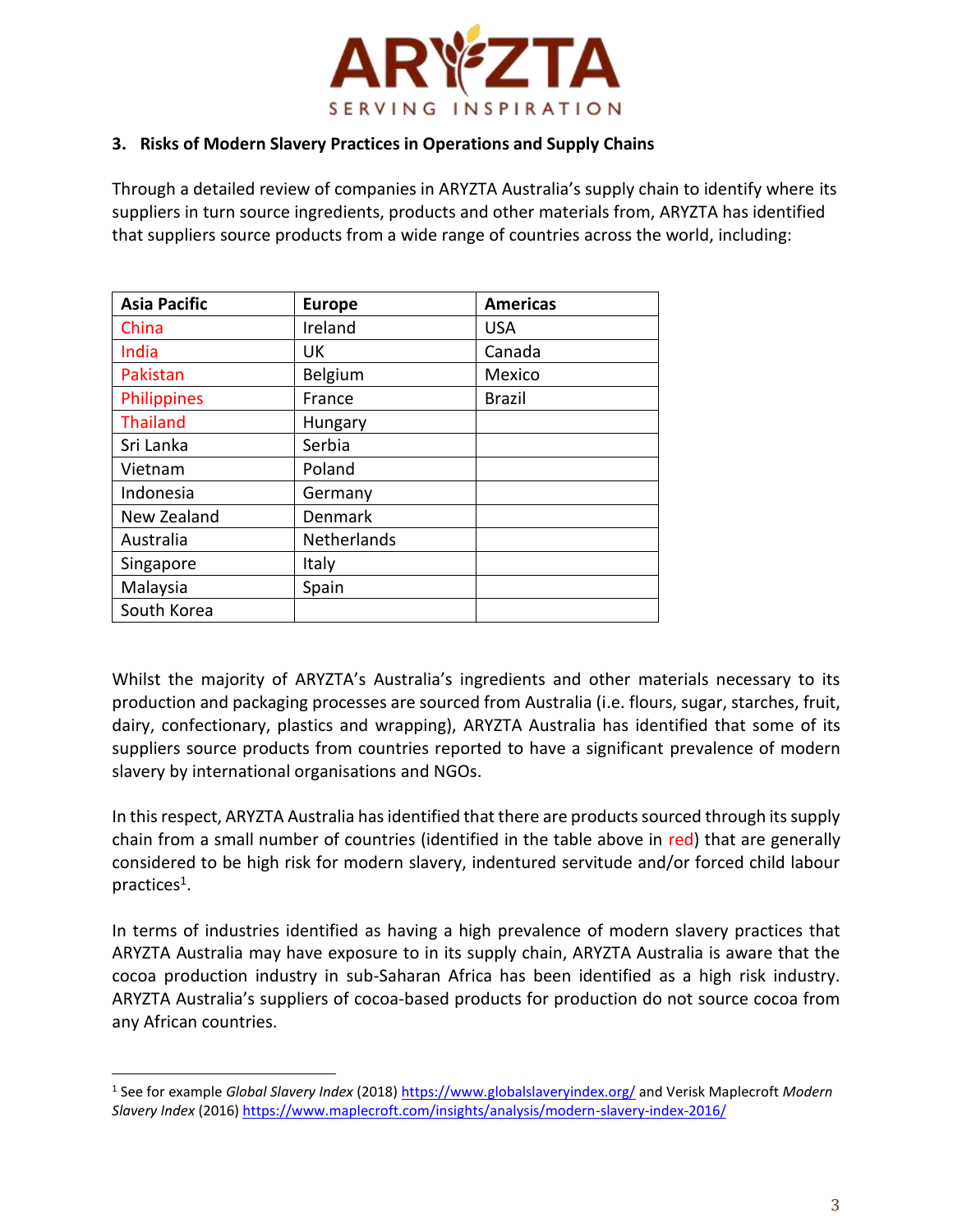

## **Actions Taken by ARYZTA Australia to Assess and Address Modern Slavery Risks**

ARYZTA Australia has a stable long-term relationship with the majority of its major suppliers.

ARYZTA Australia is committed to ensuring that modern slavery is not present within their supply chains. Modern slavery, particularly in the form of forced labour and debt bondage is often hidden from plain sight and is a concerning and growing practice in a number of industries, including agriculture and food manufacturing.

ARYZTA globally has introduced a Modern Slavery and Human Trafficking Policy, which ARYZTA Australia has provided to their suppliers in order that they adhere to the same high standards. ARYZTA's Modern Slavery and Human Trafficking Policy demonstrates their commitment to acting ethically and with integrity in all their business relationships, and to implementing and enforcing effective systems and controls to ensure slavery and human trafficking is not taking place anywhere in their supply chains.

### Global Supplier Code of Conduct

ARYZTA Australia audits it suppliers from a range of quality control perspectives to ensure products meet ARYZTA Australia's specifications. Additionally, all ARYZTA Australia's suppliers are required to comply with ARYZTA's Global Supplier Code of Conduct, which addresses business practices, modern slavery, adherence to labour laws, and other related expectations:

- Reflects their commitment to conduct their business activities in full compliance with applicable laws and regulations.
- ARYZTA Australia expects its suppliers and all supplier employees to adhere to ARYZTA's Code of Conduct in all business dealings. To ARYZTA Australia's knowledge, all purchased volume from suppliers is compliant with their Code of Conduct and policies
- Key Components:
	- o Anti-bribery, anti-corruption requirement
	- $\circ$  Compliance with US Foreign Corrupt Practices Act and all other corresponding European and International laws
	- o Avoidance of conflicts of interest
	- $\circ$  Strict policies on gifts, entertainment and hospitality
	- $\circ$  Close regulation of compliance with all environmental laws
	- $\circ$  Compliance with all product quality and safety, laws and regulations, and ARYZTA specifications
	- o Freedom of association and respecting the right of workers
	- o No forced or compulsory labour
	- o Prohibits slavery and human trafficking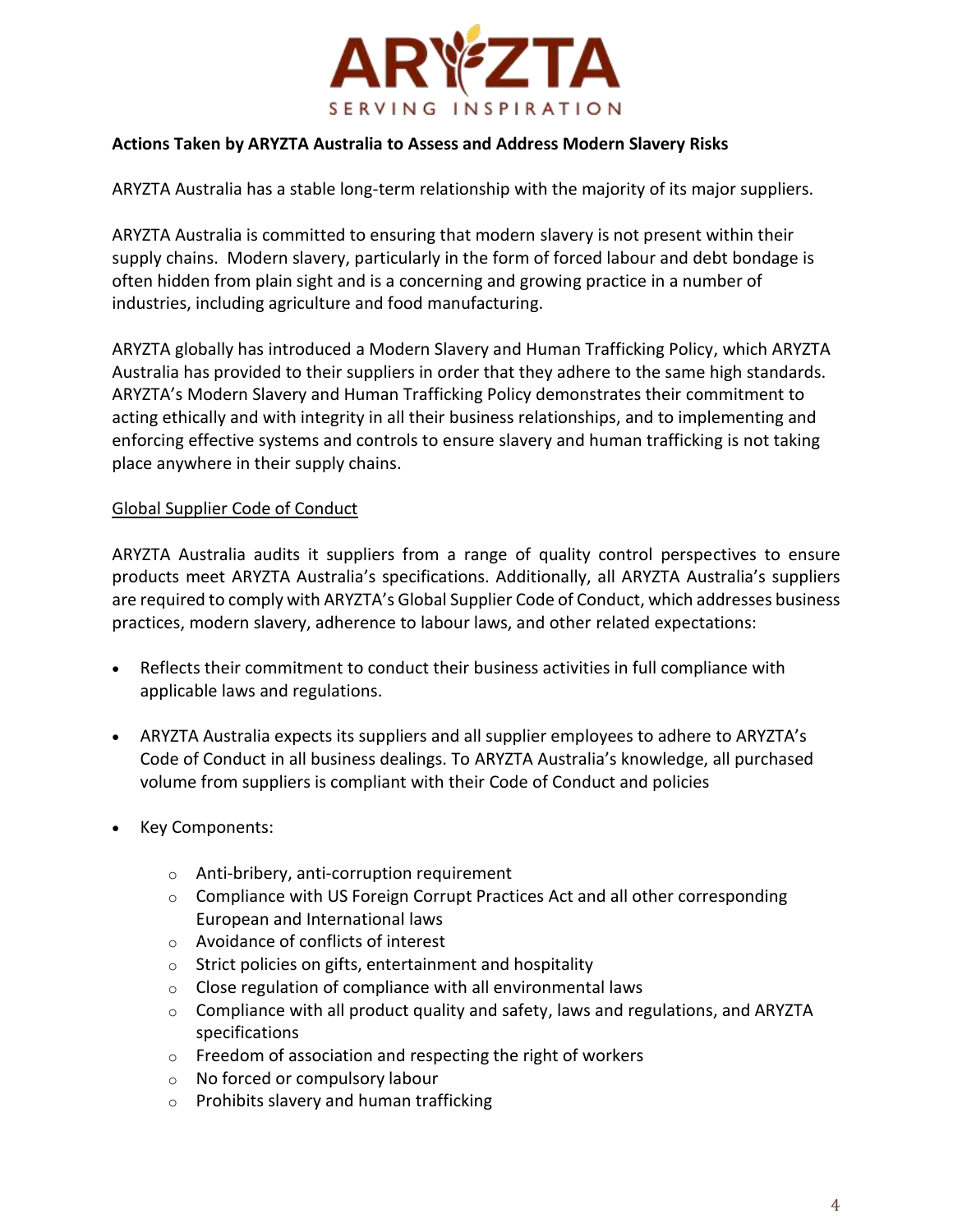

- o Enforces strict child labour policy
- $\circ$  Employee work hours in compliance with all local laws and regulations; voluntary overtime opportunities for employees
- o Fair compensation
- o Non-discrimination in the workplace
- $\circ$  Safe and healthy working conditions
- $\circ$  Confidential reporting mechanism for violations of ARYZTA policy
- $\circ$  Through their third-party auditing, any violations relating to child labour or forced/compulsory labour are required to be addressed by the supplier through a formal corrective action plan process
- $\circ$  ARYZTA has had no grievances regarding human rights from their supply chain

### Global Employee Code of Conduct

All ARYZTA employees globally are required to sign and comply with ARYZTA's Global Employee Code of Conduct, which relevantly includes:

- ARYZTA's Non-Discrimination Policy
- Guarantee of Freedom of Association
- Anti-Bribery & Corruption Policies
	- o All operations are assessed for risks related to corruption
	- $\circ$  Conduct training with mid- and senior-level employees on anti-corruption policies
- ARYZTA's Whistleblower Program
- Prohibition of forced or slave labour
- Political involvement policy
	- $\circ$  ARYZTA makes no contributions to any political party or affiliation
- Employees are trained on human rights policies, sexual harassment, slavery, anti-corruption and human trafficking and other aspects that are relevant

### Global Child Labour Policy

ARYZTA has also implemented a Global Child Labour Policy which covers the following:

Compliance with all established government regulations and standards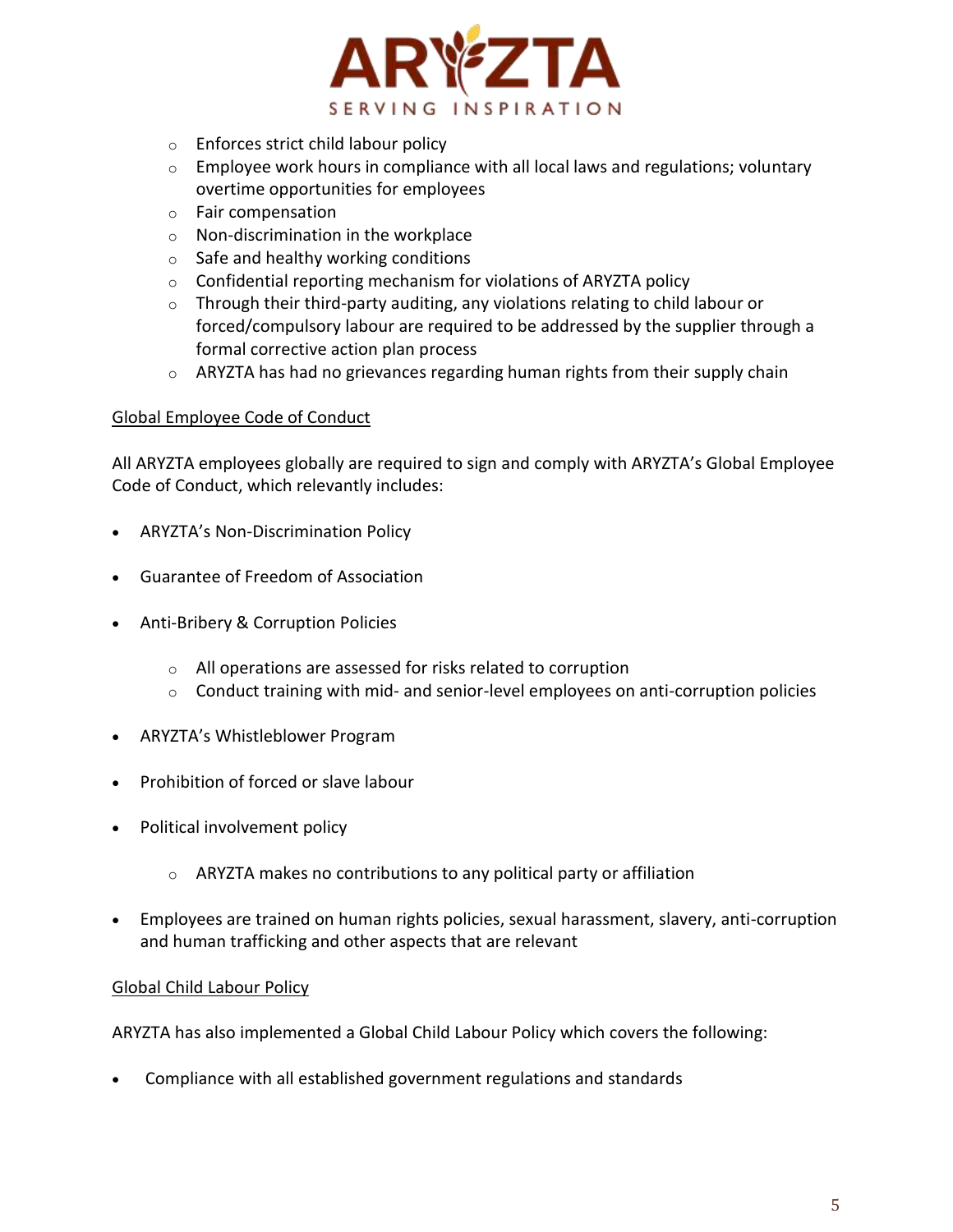

- Recognises and supports the United Nations "Rights of the Child"
- Prohibits hiring anyone under the age of 15
- These policies apply to temporary employees along with ARYZTA employees

#### ARYZTA Australia Supplier Self-Assessment Questionnaire (SAQ)

As part of ARYZTA Australia's commitment to address modern slavery risks, ARYZTA Australia is taking steps to identify and eliminate the risk of modern slavery occurring within its operations and supply chains. One of the steps ARYZTA Australia has taken in 2021 was to ask all suppliers to complete or update a detailed SAQ. The SAQ addresses, amongst other criteria, a range of questions in relation to compliant labour practices, including:

- worker hygiene and facilities
- compliance with applicable minimum wage and labour laws
- exposure to hazardous materials
- health and safety training
- immigration compliance
- freedom of association and collective bargaining,
- compliance with minimum working age requirements
- policies on prevention of child labour
- maximum working hours requirements
- compliance with anti-discrimination laws

### **4. Assessing the Effectiveness of Actions to Address Modern Slavery Risks**

As at the date of this report, just over 90% of ARYZTA Australia's suppliers have responded to the SAQ (either by completing the SAQ in the format provided by ARYZTA Australia or by providing their own version or report addressing the stated criteria). ARYZTA Australia is actively working to get the remaining 10% of their suppliers to respond to the SAQ.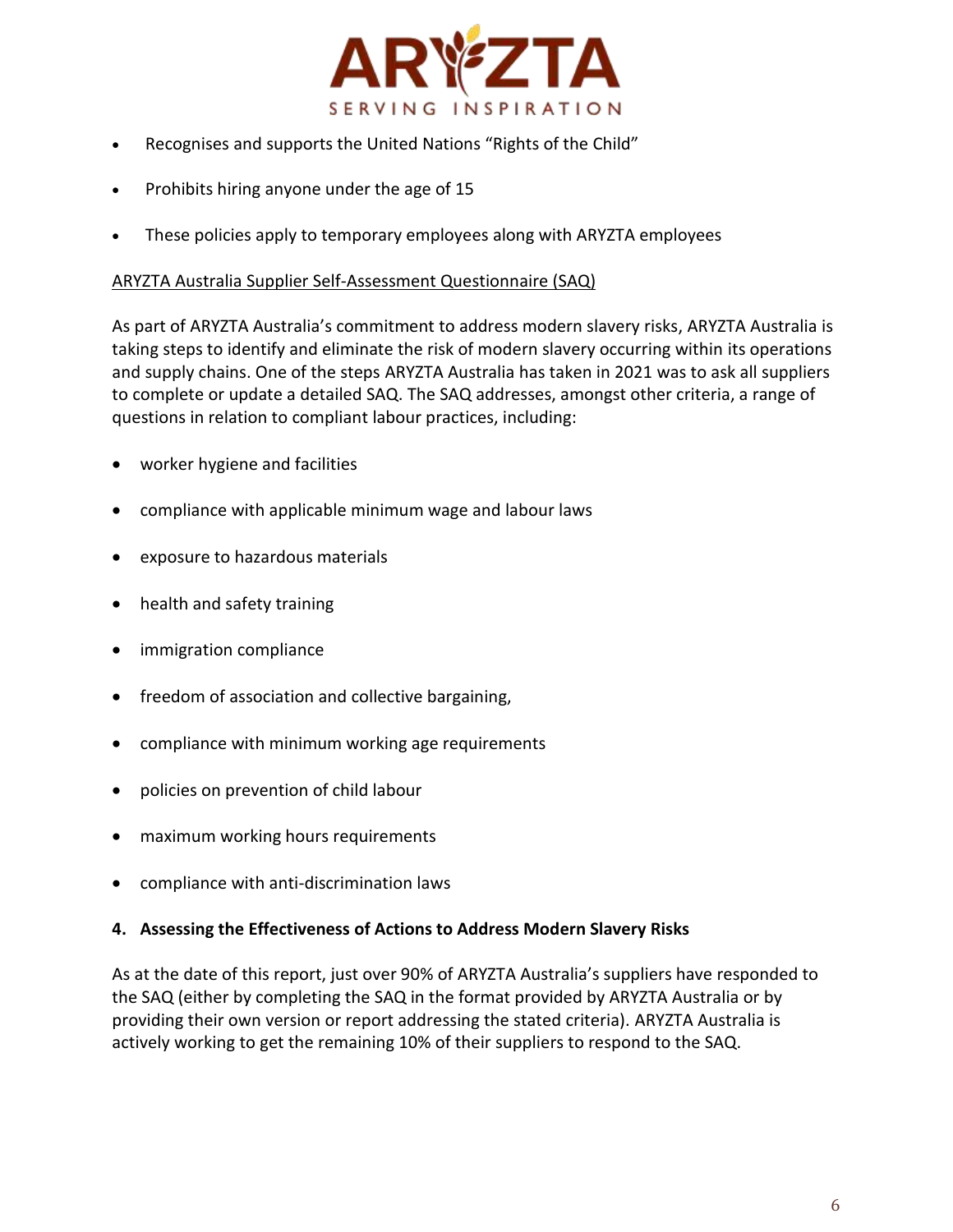

Following a detailed review of ARYZTA Australia's supply chain arrangements as part of the SAQ process returned by suppliers, ARYZTA Australia can confirm that there have been no modern slavery risks identified or highlighted to date.

## Risk and Compliance

ARYZTA Australia will evaluate the nature and extent of their exposure to the risk of modern slavery occurring in their supply chain on an ongoing basis and will track their activities through the following means in order to measure how effective they have been ensuring that slavery and human trafficking is not taking place in any part of their business or supply chains:

Internal Audit once a year of:

- Payments for minimum wage requirements
- Training records
- Code of Conduct receipts

In the event of risk, they will implement mitigating strategies such as supplier audits and spot checks.

### **Training**

To ensure a high level of understanding of the risks of modern slavery and human trafficking in their supply chains and in their business, ARYZTA Australia will provide ongoing training to employees through their annual Code of Conduct training.

### **5. Consultation with Entities that ARYZTA Australia Owns or Controls**

Not applicable.

### **6. Other Relevant Information**

Nothing further in addition to the above.